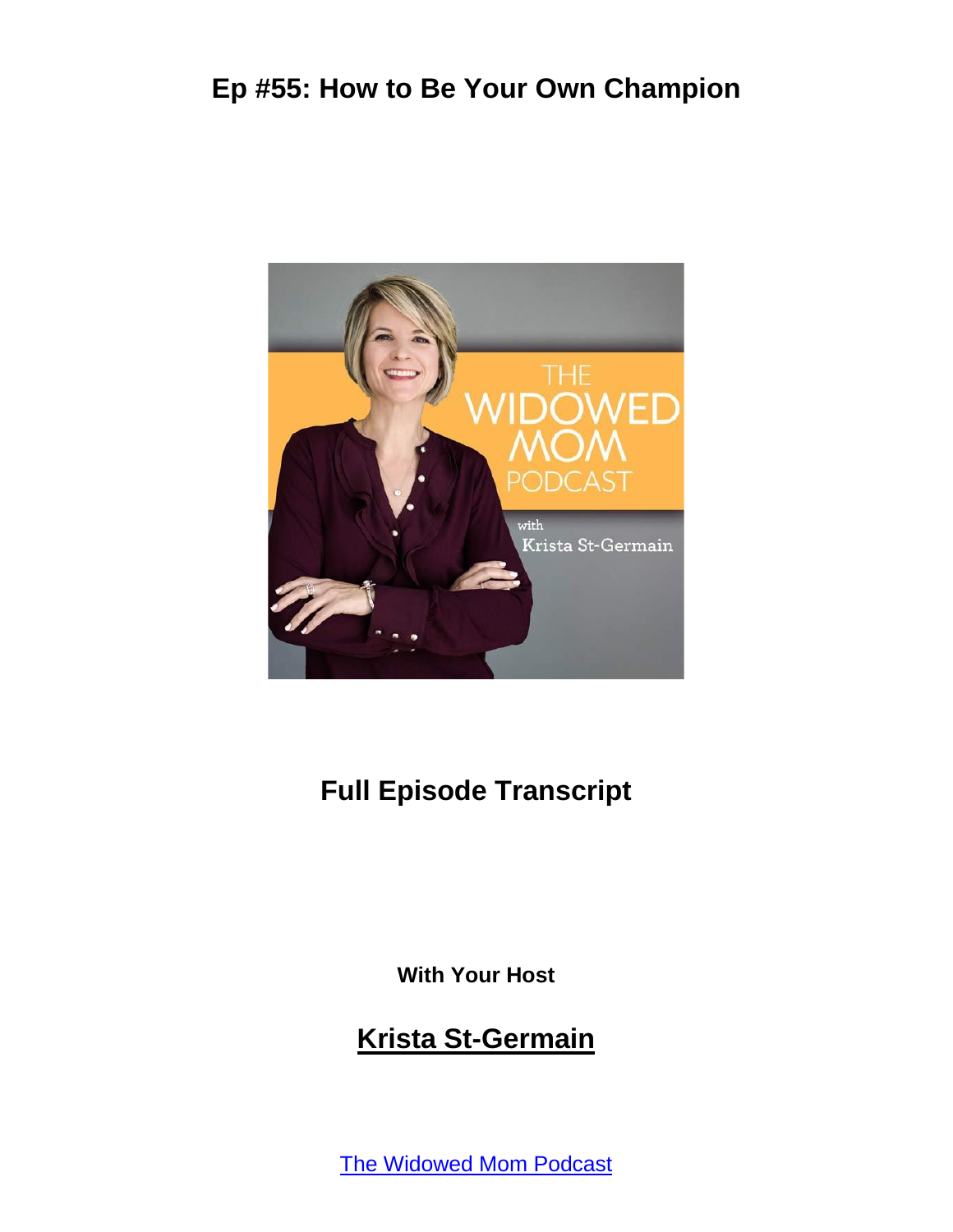Welcome to *The Widowed Mom Podcast*, episode 55, How to Be Your Own Champion.

Welcome to *The Widowed Mom Podcast,* the only podcast that offers a proven process to help you work through your grief to grow, evolve, and create a future you can actually look forward to. Here's your host, certified life coach, grief expert, widow, and mom, Krista St-Germain.

Hey there. Welcome back to another episode of the podcast. So, we're going to talk about how to be your own champion today. And let me tell you, this morning, I was not being my own champion at all. I was feeling really, really stressed and I sat down to do my own coaching on it.

I self-coach regularly. It's something I also teach all of my clients to do. But I was coaching myself and I was realizing – and I kind of knew it last night when I went to bed, to be honest, but I just let myself go to bed anyway and kind of tried to avoid it.

But what I was realizing this mornings is that even with all of this knowledge and all of this coaching experience, I was still holding myself to an impeccably high standard, right, trying to be responsible for everyone's happiness; my children, my parents, all the people in the world, and trying to plan a summer that everyone wants in the middle of a pandemic. And basically, just trying to control so many things that are outside of my control and really stressing myself out in the process.

And then, not being kind to myself through all of it. In my chest, I was taking these deep breaths and just feeling so tight. And so, I first decided to do a little tapping; an emotional freedom technique. I talk about it on the podcast quite a bit. But I use it regularly. I teach my clients how to do it. I use it with my children. I find it to be one of the most amazing and helpful parts of my self-coaching.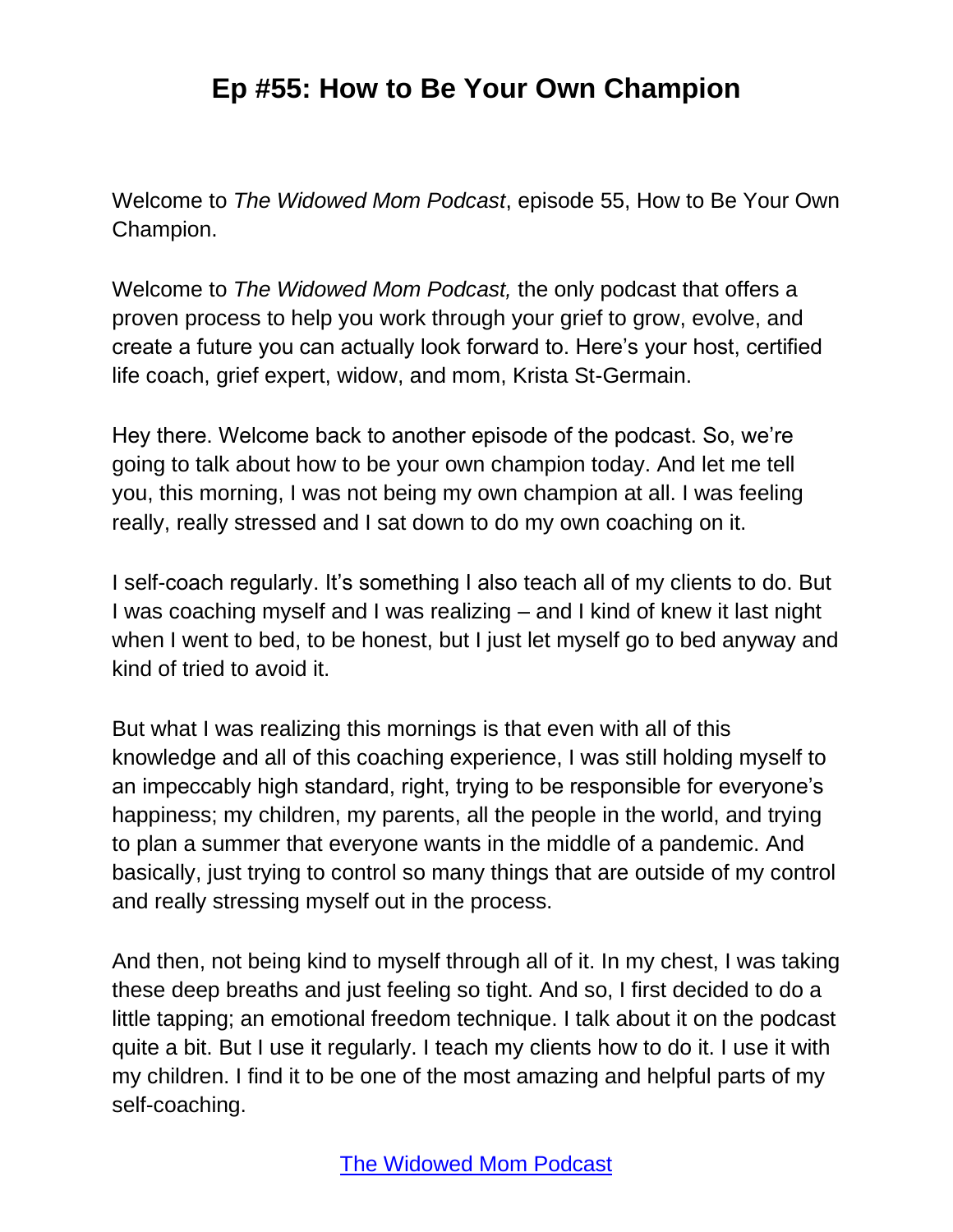And so, I did some tapping and just allowed myself to acknowledge all that I was thinking and all that I was feeling and kind of make space for it. and I just let it all be okay and let it all be part of my experience. And I opened up to it. Which sounds weird, right?

Who wants to open up to a tight chest? Who wants to open up to stress? But when I did that  $-$  and this is why I teach it  $-$  it helped me let that flow through me. It helped me process all of those emotions and then reconsider things from a different perspective. It helped me kind of get my nervous system in a place where I could access the wisdom of my higher brain.

And that's when I sat down and I wrote this podcast episode and all of what I'm about to tell you just kind of poured out of me. And it's really all related, right? It's why we aren't being our own champions. And I know this firsthand because I've done it so many times myself. And how to do it. So, that's what I want to teach you today. And I think it's going to be incredibly useful for you.

But, before we jump in, I want to do a couple of listener shoutouts. You know I love listener appreciation. And today, I just wanted to read a couple of reviews submitted, first by CaliforniaGrammie, which I love that name, CaliforniaGrammie.

And CaliforniaGrammie wrote, "Thank you, Krista, for this podcast. It's helped me so much, I literally recommend this podcast to every widow I speak to. I lost my husband three months ago unexpectedly and I've never experienced grief before, so your guidance has been a huge blessing to me."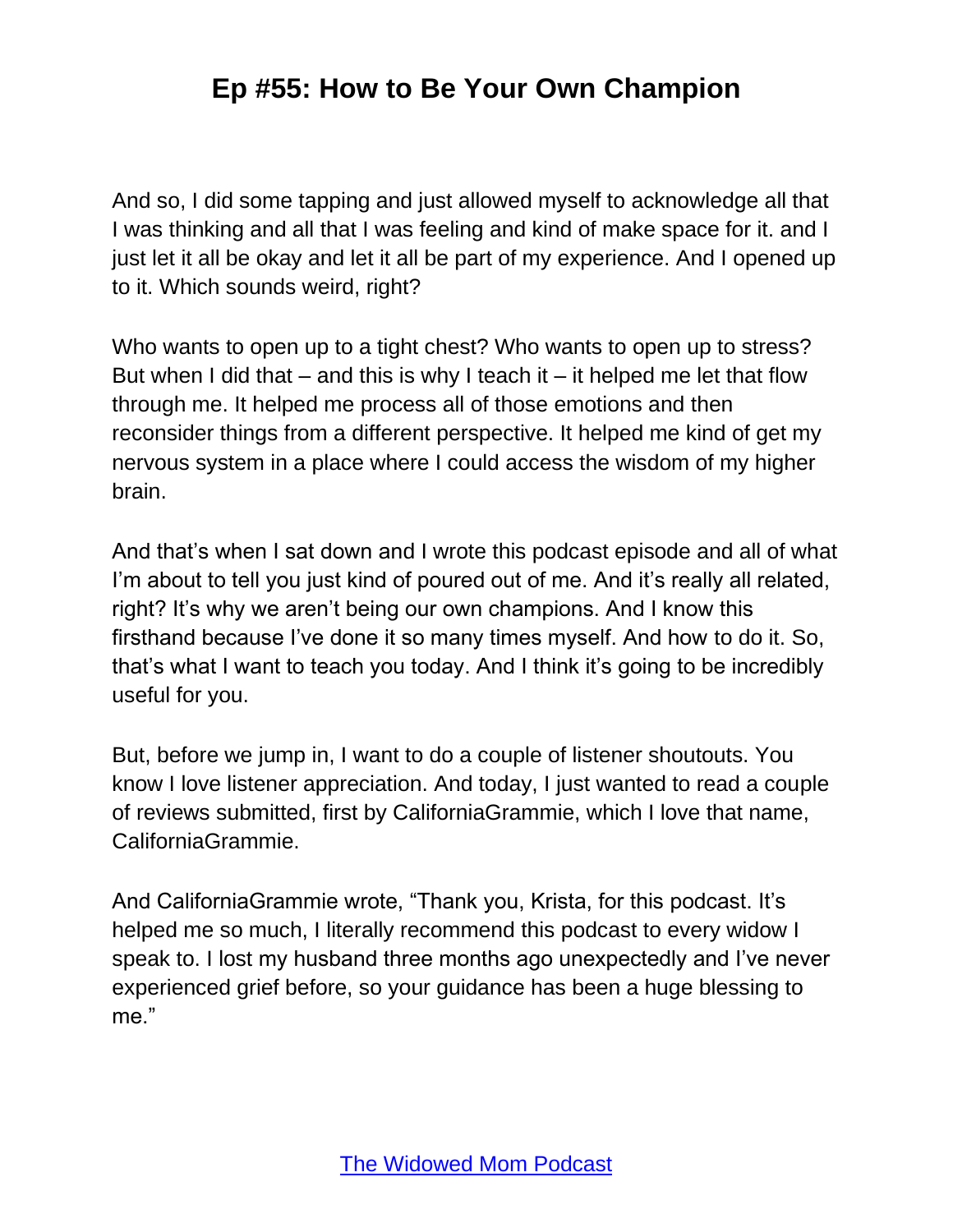I'm so sorry for your loss, CaliforniaGrammie, but I'm really glad that my podcast is helping you as you work your way through it. And then the next one was from a listener who calls themselves MontereyND.

And she wrote, "Thank you so much for your podcast. I may be in the minority. I'm not a widow, but likely facing the end of my marriage, which is not what I want. I'm familiar with grief as I lost my first son suddenly when he was seven months old. I find myself processing through the same thoughts and emotions as I face the end of this chapter as I faced when my son died. I'm so grateful my friend told me about your podcast and work. I've been listening to a lot of different coaching and your words really, really resonate and have helped me so much. Thank you."

Listen, you're welcome. And let's all remind ourselves that in the context of this podcast, yes, I'm talking about grief and I'm specifically talking about the loss of a spouse, the loss of our husband or partner. But grief is not limited to death. Grief is a natural human response to loss and loss has so many different definitions and so many different ways of showing up in our lives.

So, MontereyND, I'm glad this is helping you as you work through what's going on in your marriage. And don't let anybody tell you that any loss is invalid. Your thoughts and your feelings about this loss for you are just as valid as anyone else's thoughts and feelings about whatever loss it is that they're going through. And so, I just want to extend that to you and I hold you in my heart.

Okay, let's get into it. Here's the problem, as I see it. We aren't being our own champions. We are judging ourselves at every turn. We are expecting the impossible from ourselves. I kind of see it like, we're acting like circus ringmasters, trying to control everything and everyone, trying to make everyone happy, put on the show, solve all the problems, do all the things,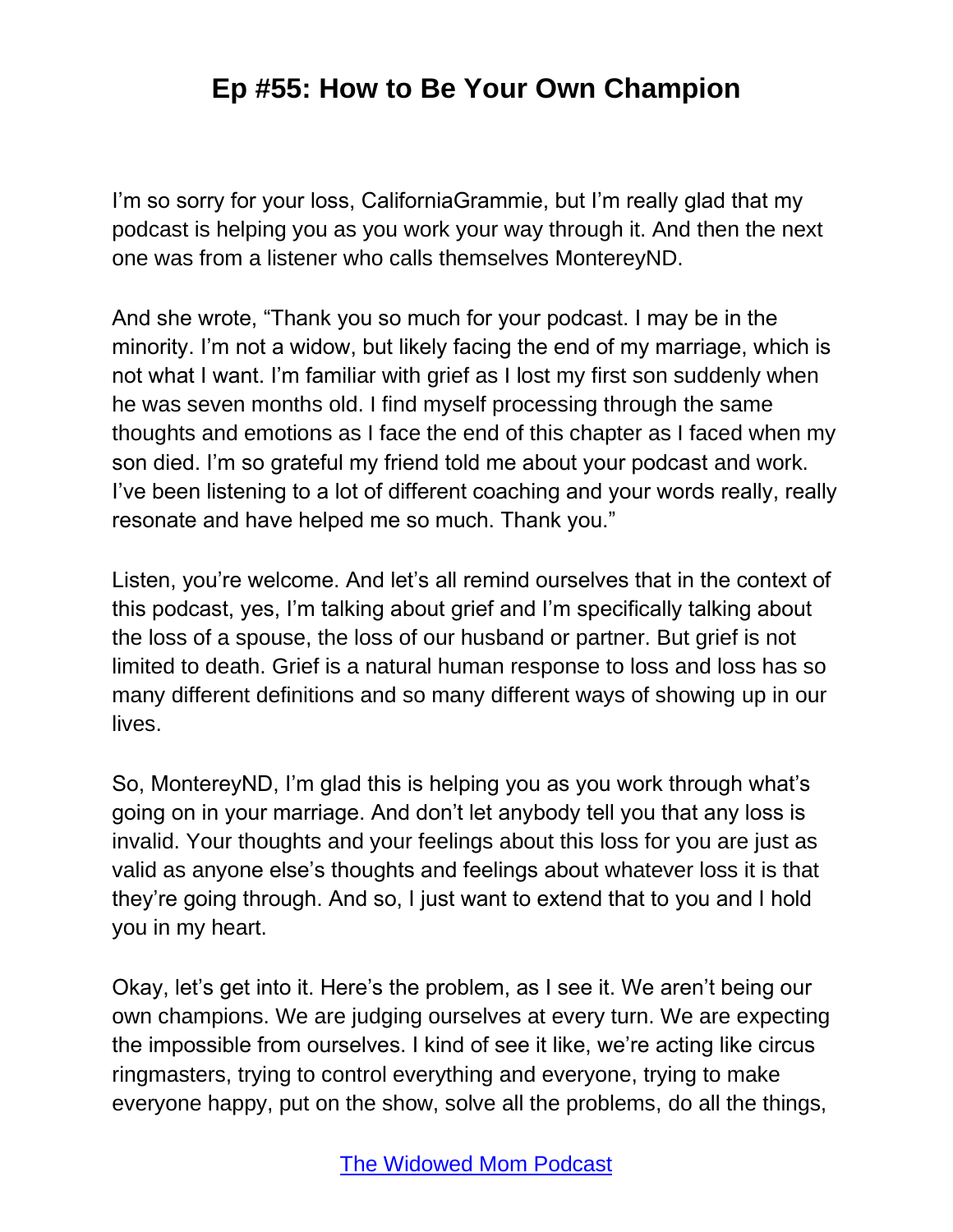be the mother and the father, meet everyone's needs, manage the finances, handle the house, keep everyone happy, prove to ourselves and others how strong we are and that we've got it all under control.

We're expecting the impossible. We're expecting perfection. And we've adopted the standards of consumerism as our own, right? We have to look the part. We have to have all the things. We have to be happy all the time. And we don't because we can't, because it isn't possible and because that's not where happiness comes from.

But we hold ourselves to this standard that doesn't make any sense and isn't possible and we make ourselves miserable and we put so much pressure on ourselves, it's literally killing us. I'm not exaggerating. Our nervous systems are exhausted. And I'm not even talking about how out of whack things already are just because of grief.

Our adrenal fatigue, off the charts. We're anxious, we're stressed, we're sad. And that's why I want to do this episode, because it doesn't have to be this way. But most of us, we're either dwelling in the past or we're worried about the future and we're wishing things hadn't happened the way that they did or we're wishing that we could get a do-over.

Or we're looking forward and we're feeling anxious about what's coming our way. And we're allowing ourselves to believe the terrible stories that our brains are making up about how things are going to unfold instead of choosing on purpose what we want to believe and what we want to create and we're feeling very helpless and powerless. And we're doing it to ourselves and we don't know we're doing it.

And we don't know how to feel our feelings, and so we're distracting ourselves from what we feel and we're using food and alcohol and work and projects and Netflix and shopping and cellphones and social media.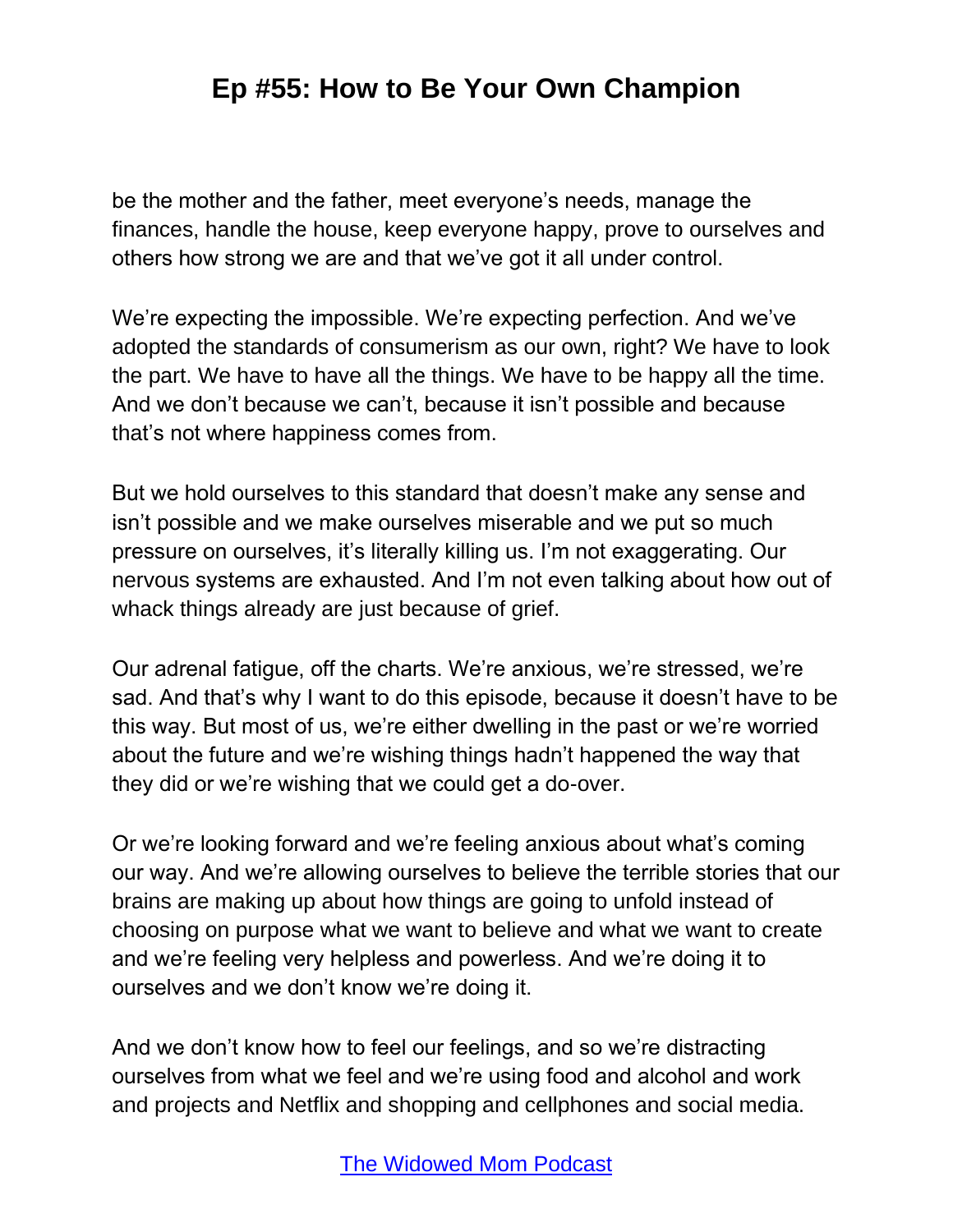And we're not able to stay present with ourselves and we're desperately seeking pleasure from things outside of ourselves instead of figuring out how to create pleasure on purpose in the ways that we want.

And we're judging. We are judging so much. We're judging how we feel. We're telling ourselves we should be feeling differently. We're judging our grief. We're telling ourselves we should be farther along or we should be doing it differently. We're judging ourselves as parents, as mothers.

We're using whatever is going on in our kids' lives as weapons against us, as evidence that we aren't good enough parents. We're comparing ourselves to other people. We're using their success as weapons against ourselves. We're judging how other people show up and wishing that they were different.

And this judgment is keeping us so frustrated and so resentful and so stuck. And most of us are not making ourselves and our mental health a priority. We aren't figuring out how to take care of ourselves from a place of self-love. We're not choosing to make time to invest in what will ultimately allow us to create the life we want. We aren't being our own champions.

And listen, I say this with love. I say this as a woman who has done this to herself and still has to constantly remind herself to be her own champion, right? We teach what we most need to learn. I continue to try and learn this for myself and so therefore I will teach it to you.

So, this doesn't come from a high preachy place. This doesn't come from any sort of judgment, as though I am better than you. I am struggling with this as much as anyone on the planet.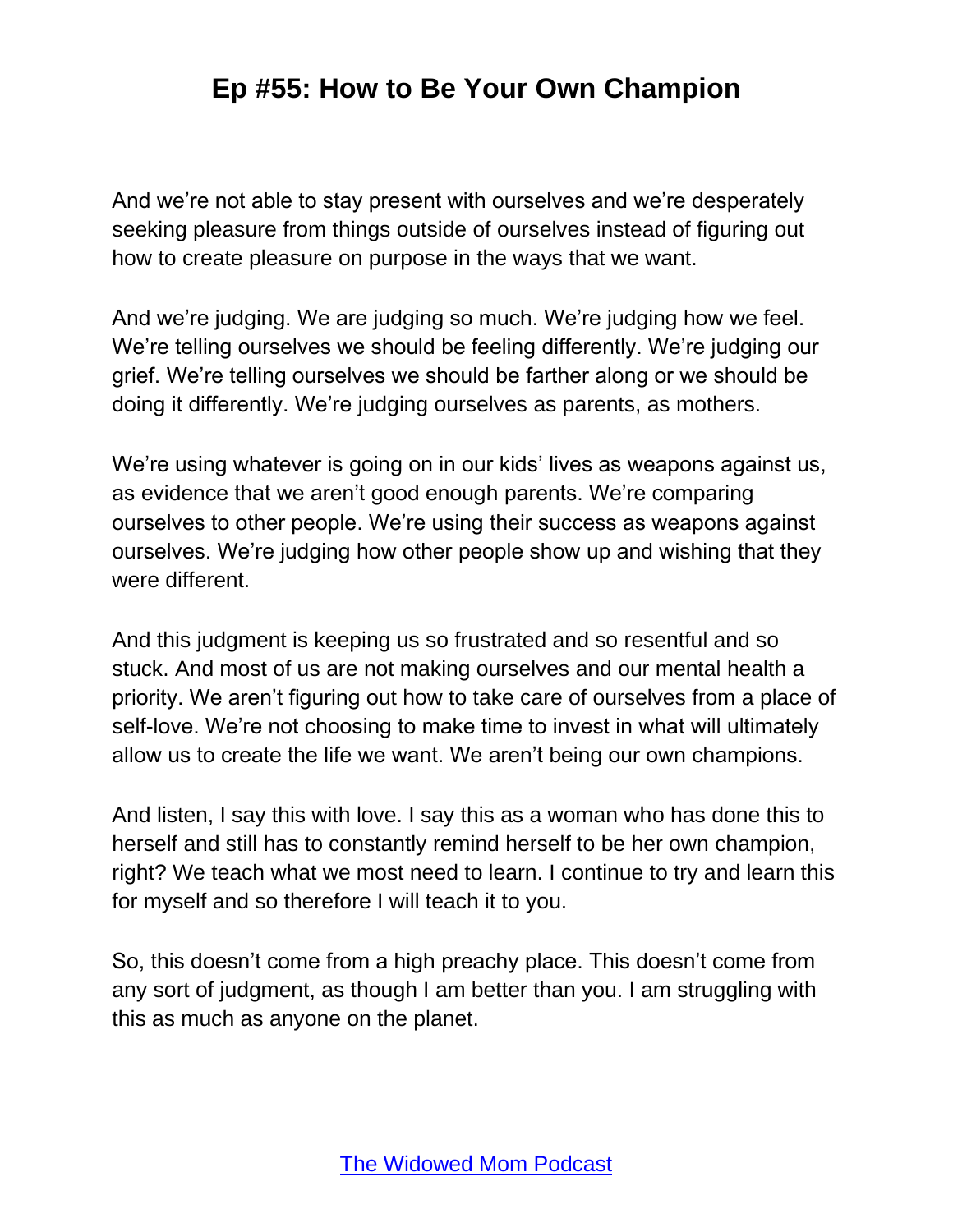So, what do we do? How do we become our own champion? I think there are essentially three steps. Just three. I'm not saying they're easy, but they're simple to understand.

So, first, we actually have to make a decision that we will be our own champion. We have to decide that for ourselves. We have to decide that we will figure out how to do it, that we won't give up until we create a different relationship with ourselves.

We have to decide now to treat ourselves with loving kindness, no matter what. And not only do we have to decide now, but we have to keep choosing it over and over every day for the rest of our lives. We have to keep reminding ourselves that we are our own advocate, our own ally, our own cheerleader, our own champion.

There is no one more qualified. No one else can do this job. But we have to choose to do it. So, are you with me? I want you to choose to do it now. Even if you think you've already chosen it, choose it again. Reaffirm to yourself that you choose to be your own champion, no matter what. That's step number one.

We have to choose to make a decision that we are our own champion, we will be our own champion. Step number two is we have to get clear on how we want to measure our success. We have to decide that perfect is not the goal. It is not possible. It is not the goal.

How about – here's my suggestion – we decide that the goal is to be an imperfect messy human whose heart is in the right place, that we wake up every day and that we do the best we can with what we know and that that is a measure of our success, that we figure out how to love ourselves, including our flaws, how to love our imperfect human selves.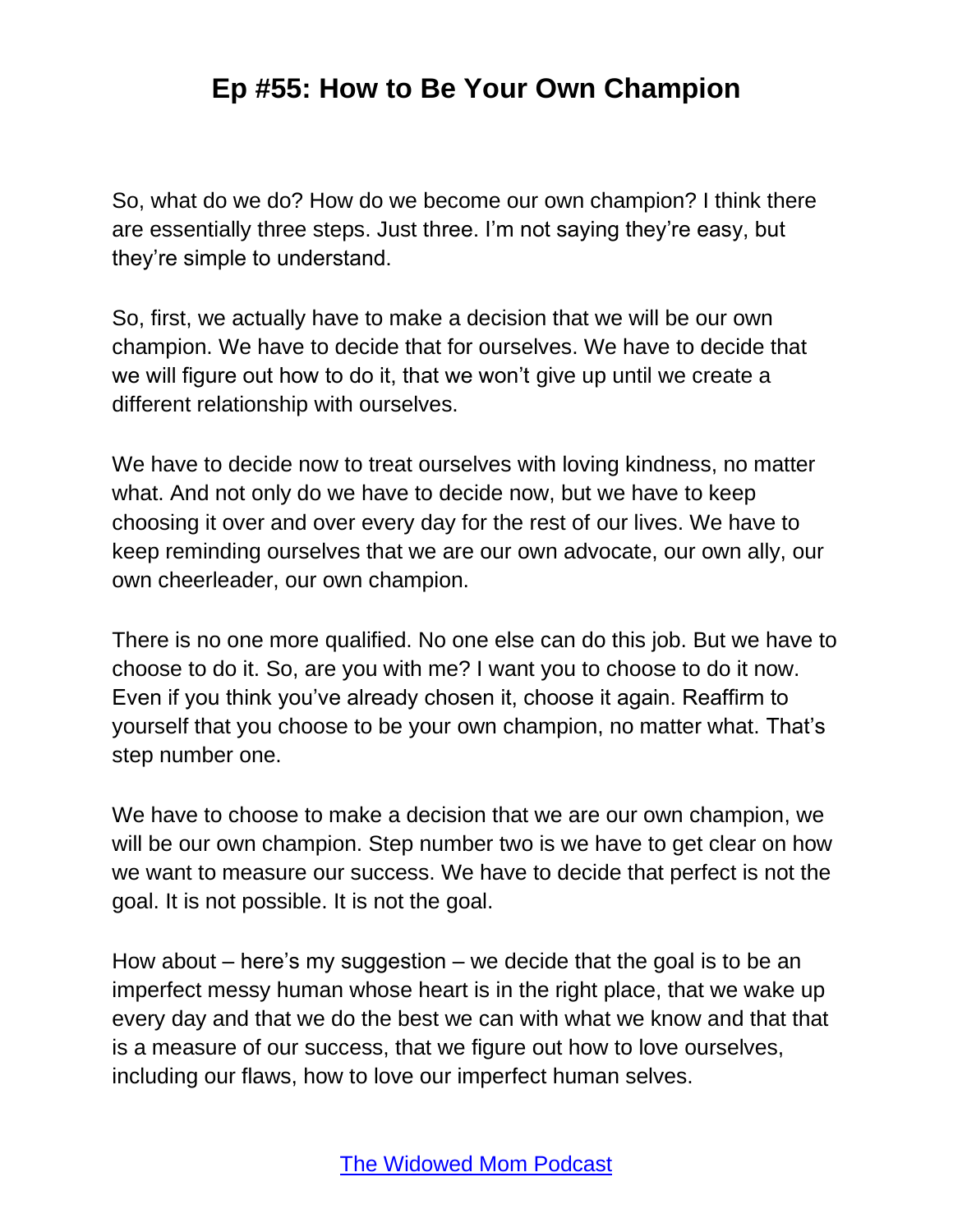That we stop holding ourselves back from feeling good because of our own self-criticism and we allow our feelings to run their course and we stop judging ourselves for having them and we stop telling ourselves they shouldn't be there and we focus on what we can control. Which is just our thoughts and our feelings and our actions. That's what creates our results, right?

We can't control the way other people think or feel, even our children, and certainly not out in-laws or our late-husband's family or our coworkers or any of the people that have opinions about how we're running our lives. And we need to stay in our own lane, let other people have their own human experience.

Because the only thing we can control is our response to how other people choose to be. We can control our response to the things that happen to us. And we've got to stop using everybody else's thoughts and feelings as our measurement. So, let's get really clear on how we want to measure success because if it's based on how everybody else is feeling or the past which is over or the future which hasn't happened yet, we're going to keep ourselves miserable. And this is not being our own champion.

So, here's my measurement. Today, was I an imperfect and messy human who did the best she could with what she knew? And the answer to this question every day is… yes. No matter what kind of day you had, no matter what you thought, what you felt how you did, how you showed up.

No matter how often your brain or other people tell you that you should have, would have, could have been different or better, the answer to this question, "Was I an imperfect and messy human who did the best she could with what you knew?" the answer is always yes.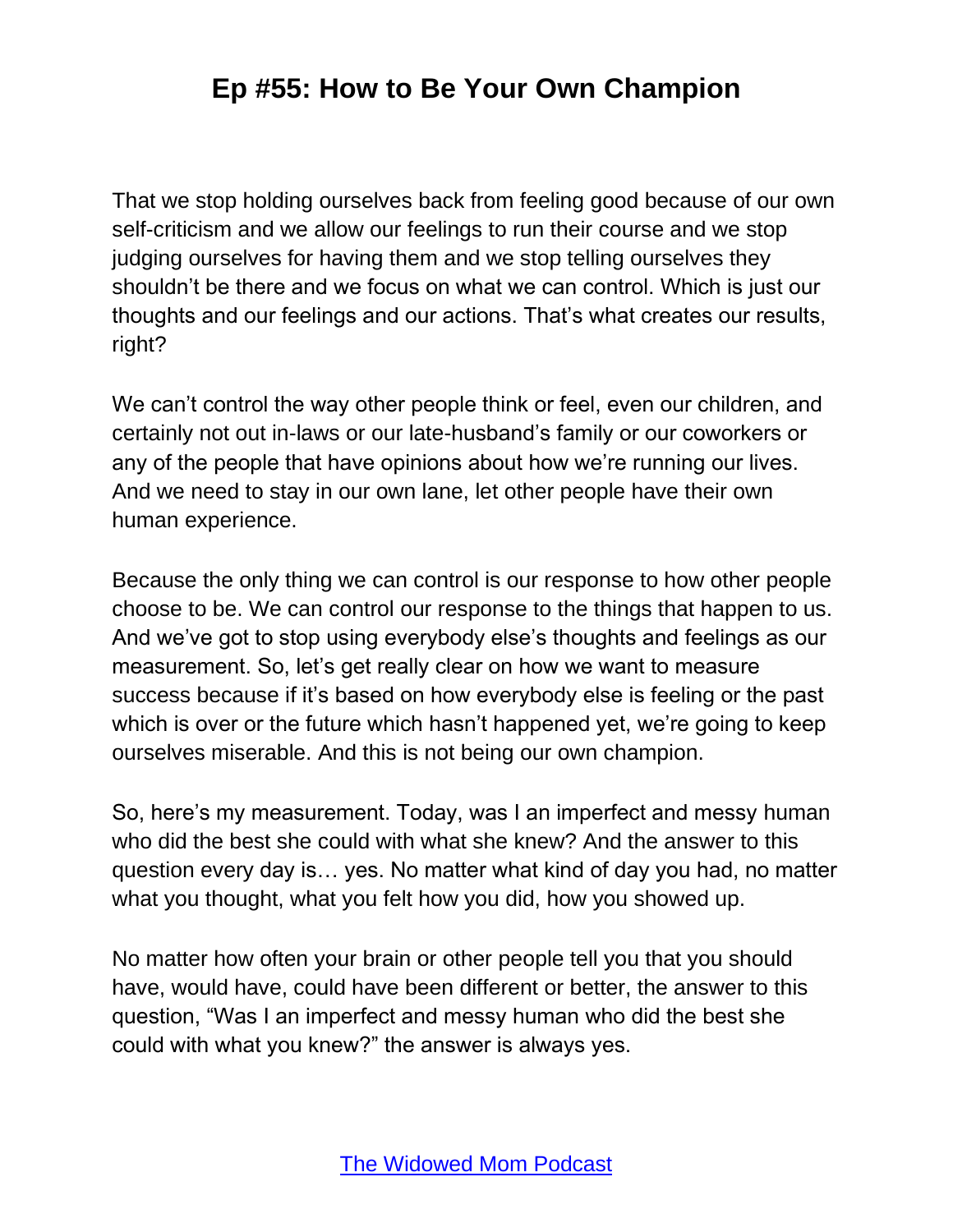Are you with me? That is how we measure success. So, first we've got to make a decision that we're going to be our own champion. And then, we've got to get clear on how we're going to measure our success. And it is not about making everybody else happy and it is not about adhering to impeccably perfect, ridiculous standards.

It is about allowing ourselves to be imperfect messy humans whose hearts are in the right place and we're doing the best job we can every day with what we know, okay. Okay.

Last step. And this may be the trickiest. This may require the most practice. And this is probably where I spend the most time when I'm helping my clients. We have to notice the judgmental thoughts, release them, and choose new thoughts on purpose.

Notice the judgmental thoughts, release them, and choose new thoughts on purpose. The thoughts we think are not us. We are not our thoughts. We are the awareness behind our thoughts. We are humans with thoughts.

We can think about our thoughts. We can notice them. We can turn them into objects. We can see them as things that float into our mind and not be attached to them. I'm quite convinced, these judgmental thoughts, these fear-causing thoughts, these stress-causing thoughts, all of these thoughts are just part of the human experience.

They will always show up in our human brain. That's fine. It doesn't matter. When we are able to detach ourselves from those thoughts because we can notice them and we can see them, "Oh, this is the part where my brain tells me that I should be doing it differently. I see that sentence in my mind, I should be doing it differently. It is a sentence. It is not useful. It is not serving me. Just because it showed up in my brain, doesn't mean I have to keep thinking it. it doesn't mean I have to focus my attention there. It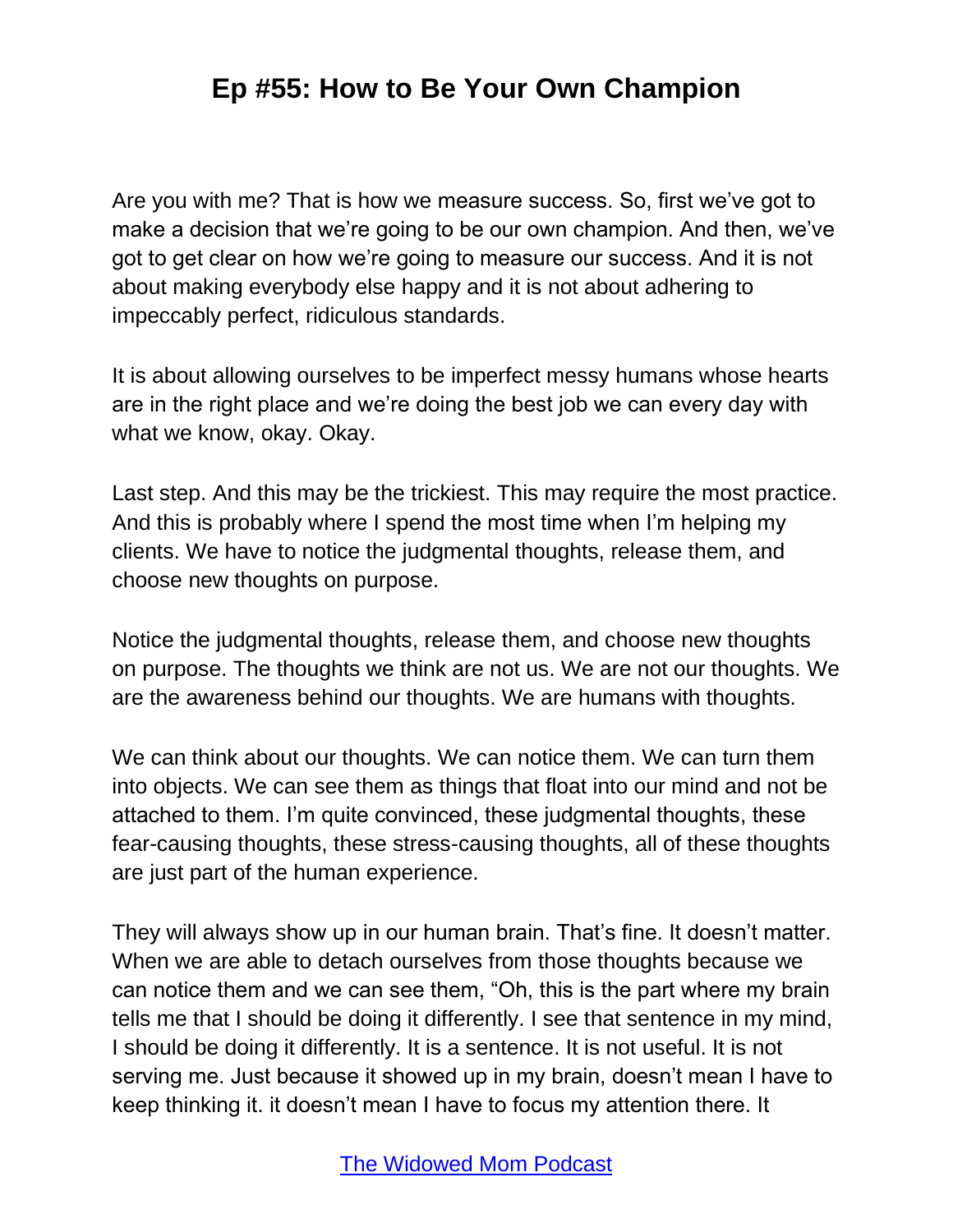doesn't mean I have to believe it. I can notice it and I can let it go and I can choose a new thought on purpose."

I love the idea – and this is another way of saying step three – talk to yourself more than you listen to yourself. That's the answer. Talk to yourself more than you listen to yourself. Because if all we do is listen to ourselves and we have all of these un-useful thoughts on repeat, all of these judgmental thoughts, all of these perfectionist thoughts, all of these thoughts that keep us from being our own champion, if all we do is listen to those same thoughts that have very well-established pathways in our brain and just keep showing up, guess what we create.

We create the same stuff we've always created. We create the same misery we've always created. We keep ourselves repeating the same cycles everywhere. So, we've got to notice the judgmental thoughts and see them for what they are; words strung together in the form of sentences with punctuation on repeat in our brain.

How do we notice them? We notice them first because of how we feel. When you feel – of course, all thoughts cause feelings. So, even when you're feeling great, it's because of a thought. When you're feeling bad, go, "Oh, what is it I'm feeling? This doesn't feel good. What is it I'm thinking that's making me feel this? What if I could just put that thought down? What if I could take off the glasses that I'm wearing and lay them on the table?"

That's how it is with thoughts. Our thoughts, it's like wearing a pair of glasses. They color our whole world. They make everything seem the color of that thought. And if it's a thought we don't want, guess what we're going to see. We're going to see more evidence of what we don't want. So, can we see the thought as an optional sentence? Can we take the glasses off, lay them on the table, and choose new thoughts on purpose?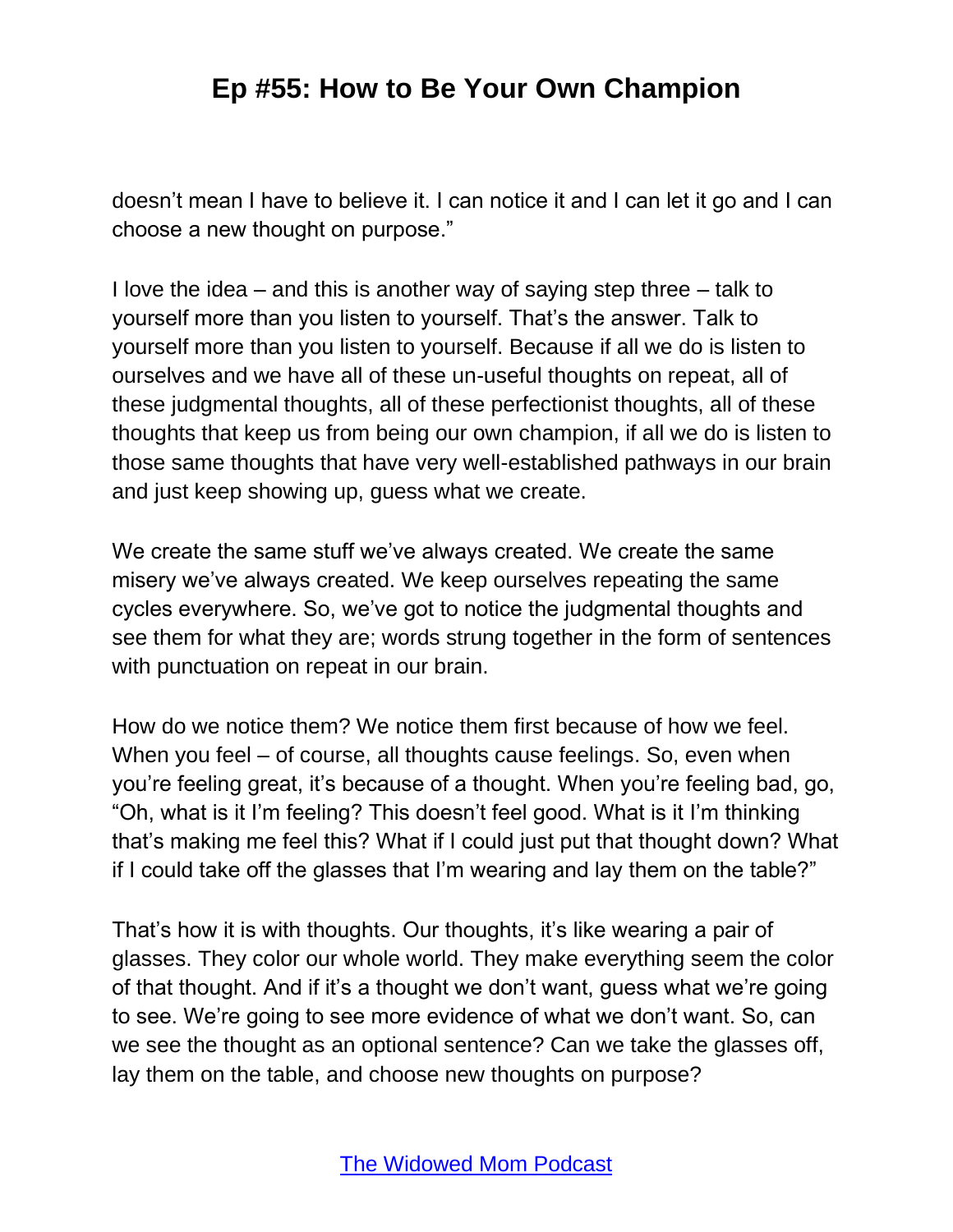Because if our thoughts aren't us, then we get to be the intentional creator of the thoughts we want. And when we start doing that on purpose, we start creating more of what we want. We start giving ourselves the opportunity to see more of what we want.

And if our current thoughts are that we're terrible and we're doing it all wrong and we notice that those are optional ways of seeing ourselves and we don't get mad at ourselves for thinking that way and we don't shame ourselves for thinking that way, we just see the optionality of all of it and we lay it down, and then we keep talking to ourselves more than we listen to ourselves and we keep deciding, "No. I am imperfect and that's okay. I'm beautiful and wonderful and worthy and capable and lovable and I'm doing the best I can with what I know at ever turn. I'm an imperfect messy human whose heart is in the right place and I choose to think that on purpose and I choose to look for evidence of that."

And when I notice thoughts that are different than that, I just release them and I tell myself the new thought that I want to think on purpose. Again, I'm not saying it's easy. Sometimes, we have some really ingrained pathways in our brain; thoughts that we've been thinking for so long that they've now become beliefs and we have a hard time even seeing that they're optional because we just think it's who we are.

We just think there's something wrong with us. We just think it's the type of person we've always been or the way we've always been or how it always goes in our family or just our lives. So, I'm not saying it's easy to do, but it is simple to understand. And I want to help you with it if you need my help.

So, let's go back through it. Three steps. Make a decision that we'll be our own champion. That's step one. Step two, get clear on how we want to measure our success. And my suggestion is that the goal is to be an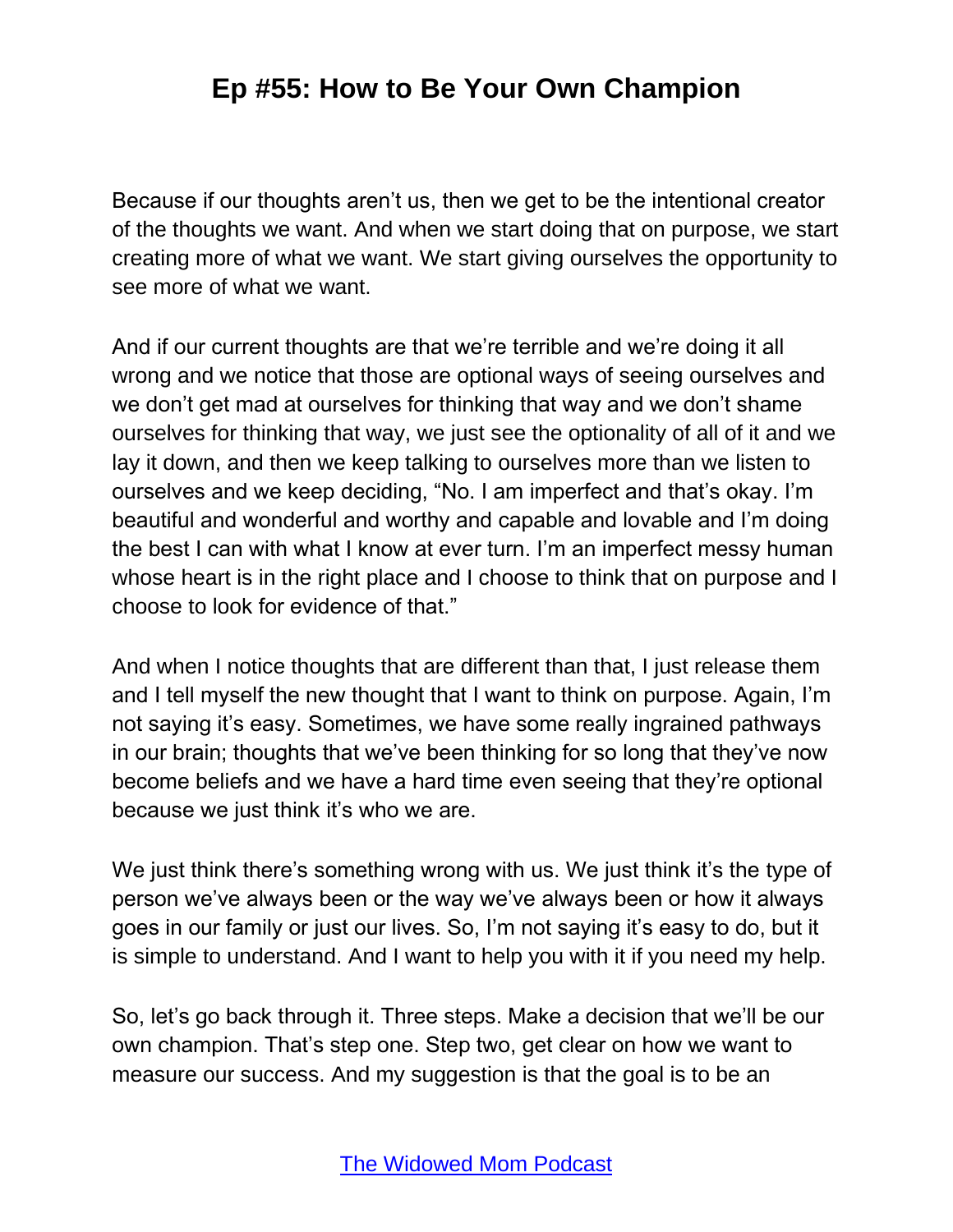imperfect and messy human whose heart is in the right place, who does the best she can with what she knows.

That's my suggestion. Because the answer to that question, "Did I do those things?" is always yes, always. And then the third step is that we have to notice the judgmental thoughts as thoughts. We have to release them and we have to choose new thoughts on purpose. We're going to talk to ourselves more than we listen to ourselves. And that is how we become our own champions. That's it.

So, if you relate to any of this, welcome to the human experience. It's not just you, I swear. I have so many conversations with people all the time who think that whatever it is they're thinking and feeling is unique to them and that surely other people don't struggle with these same things. And I just want to tell you that that is not true.

We're all humans and we're all struggling with these same things. And so, if this resonated with you, it's because you're a human on the planet. And I hear you.

So, I hope it was helpful and, as always, especially if you want help with step number three, noticing the thoughts, releasing them, and choosing new thoughts on purpose, I do so much coaching and I have tools and strategies of exactly how to do this in more detail.

So, if you're interested, I highly encourage you, go to my website, coachingwithkrista.com and click on request a consultation. That's how you apply to be part of my Mom Goes On coaching group. And I still do a little bit of one-on-one coaching here and there for people who aren't widows, but it's rare. But don't let that stop you.